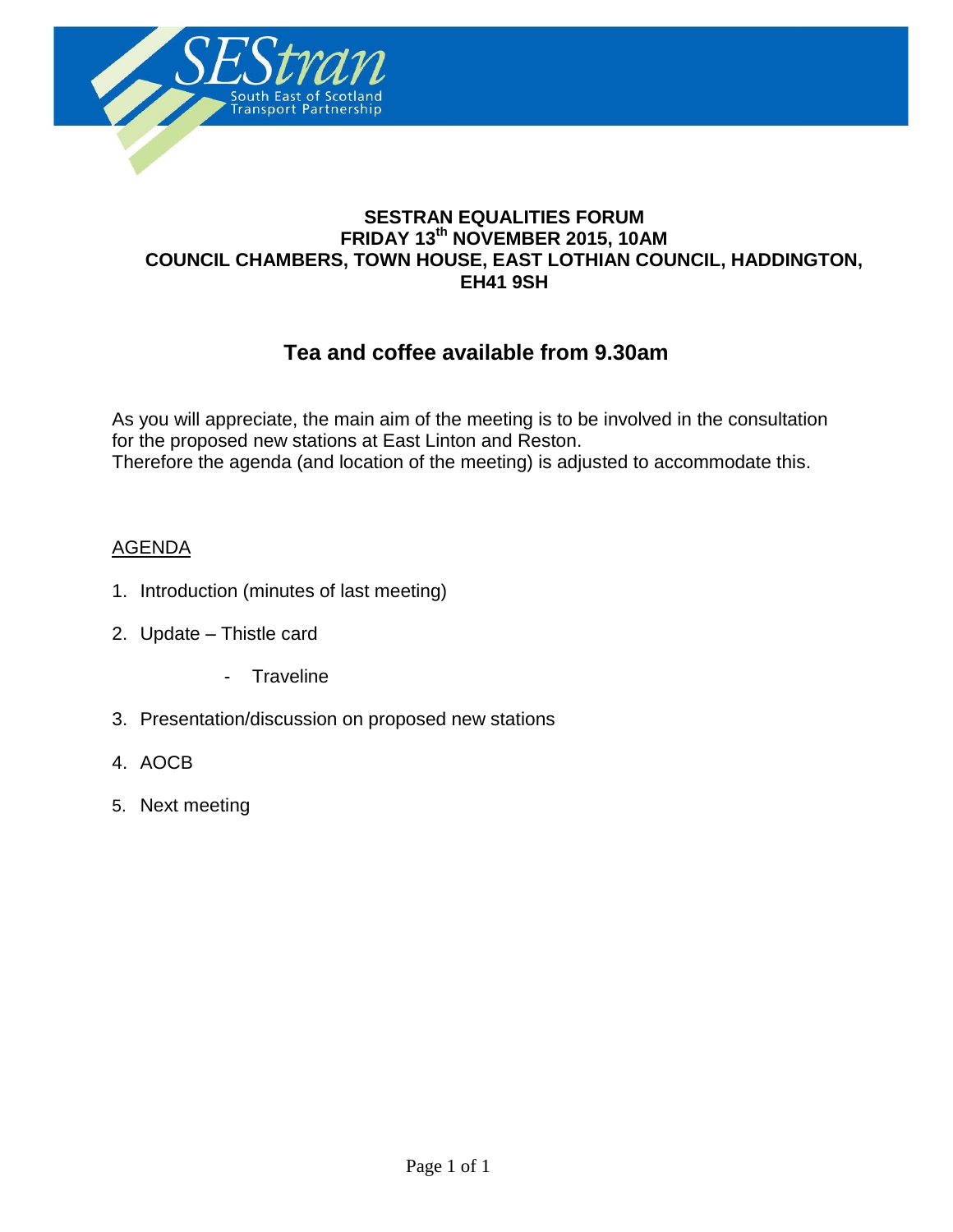

### **EQUALITIES FORUM**

# **SESTRAN, CLAREMONT HOUSE, EDINBURGH**

# **10AM FRIDAY 14th August 2015**

### **Present**

| <b>Alastair Short (Chair)</b> | <b>SEStran</b>                       |
|-------------------------------|--------------------------------------|
| <b>Cllr Jim Bryant</b>        | <b>Midlothian Council</b>            |
| <b>John Ballantine</b>        | <b>SATA</b>                          |
| <b>Caroline Barr</b>          |                                      |
| Nikki Boath                   | <b>SEStran</b>                       |
| <b>Lesley Crozier</b>         | <b>East &amp; Midlothian Council</b> |
| <b>Jane Findlay</b>           | <b>Fife Council</b>                  |
| Lisa Freeman                  | <b>SEStran</b>                       |
| <b>Mike Harrison</b>          | <b>Midlothian Access Panel</b>       |
| <b>Alex Macaulay</b>          | <b>SEStran</b>                       |
| <b>Catriona Macdonald</b>     | <b>SEStran</b>                       |
| <b>Alan Rees</b>              | <b>SATA</b>                          |
| <b>Dennis Wilson</b>          | <b>Edinburgh Access Panel</b>        |
|                               |                                      |

## **Apologies**

| <b>David Griffiths</b> | <b>ECAS</b>                      |
|------------------------|----------------------------------|
| <b>Trond Haugen</b>    | <b>SEStran</b>                   |
| Nina Munday            | <b>Fife Voluntary Action</b>     |
| <b>Anne Munro</b>      |                                  |
| <b>Ken Reid</b>        | <b>East Lothian Access Panel</b> |
| <b>Muriel Williams</b> | EcL                              |

| <b>Ref</b> |                                                                                                        | <b>Actions</b> |
|------------|--------------------------------------------------------------------------------------------------------|----------------|
|            | <b>Introduction, Minutes of Last Meeting and Matters Arising</b>                                       |                |
|            | Introduction                                                                                           |                |
|            | Mr Short welcomed the group and conducted round table introductions.                                   |                |
|            | Apologies were noted as above. It was noted that the meeting of Friday                                 |                |
|            | 8 <sup>th</sup> May was cancelled due to lack of business.                                             |                |
|            | The minutes of last meeting were outlined as follows:                                                  |                |
|            | <b>Matters Arising</b>                                                                                 |                |
|            | 31/10/14 Item 1 Traveline                                                                              |                |
|            | It was confirmed that the comments have been passed on to Traveline<br>and there is no further update. |                |
|            |                                                                                                        |                |
|            | 31/10/14 Item 1 Trams Validation                                                                       |                |
|            | Trams issues resolved.                                                                                 |                |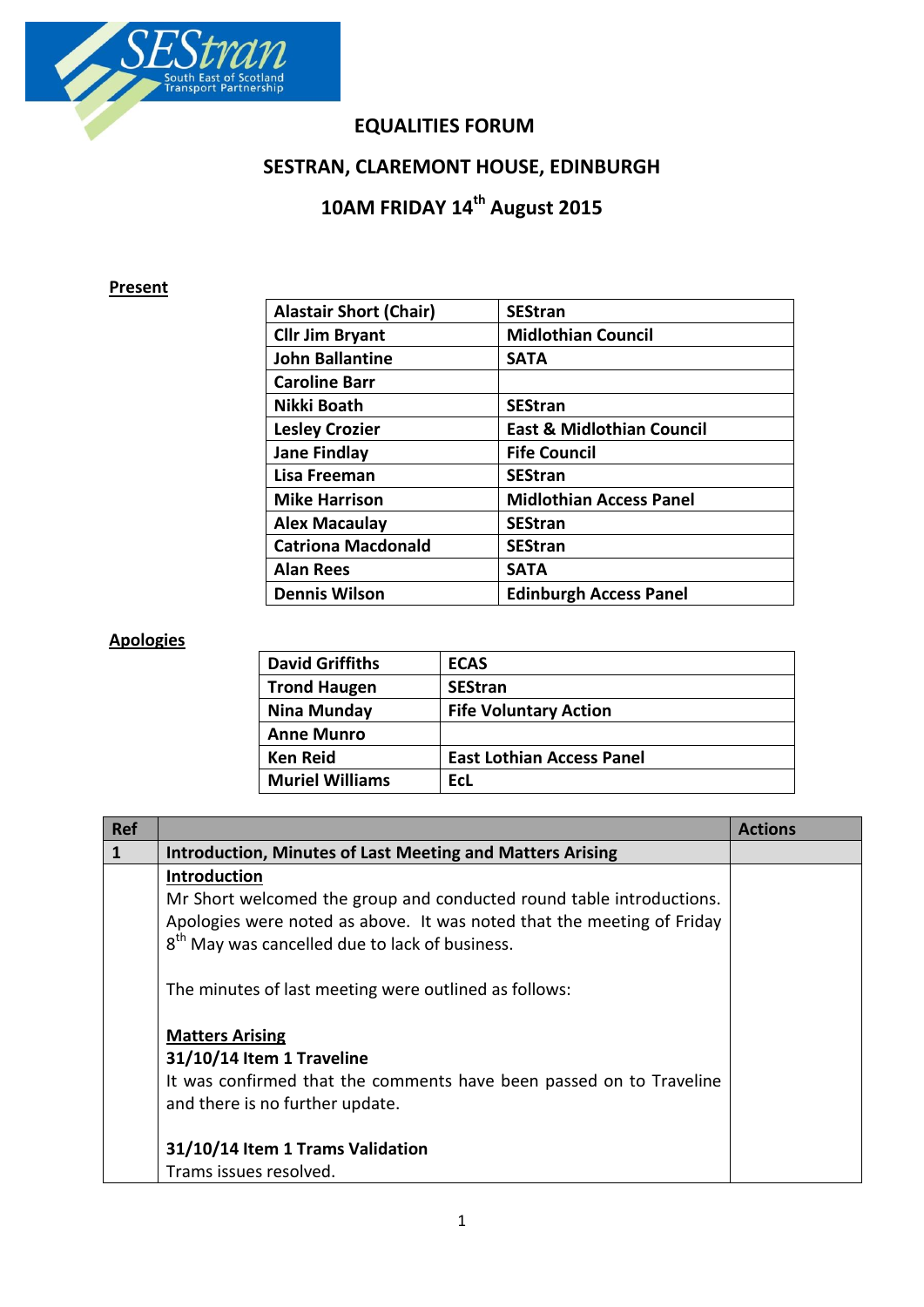|                         | 31/10/14 Item 4.3 SEStran Bus forum - Displaying wheelchair spaces<br>No progress to report. Mr Short noted that this item needs to continue<br>to be pursued.                                                                                                                                                                                             |                                     |
|-------------------------|------------------------------------------------------------------------------------------------------------------------------------------------------------------------------------------------------------------------------------------------------------------------------------------------------------------------------------------------------------|-------------------------------------|
|                         | Mobility Scooters. A Paper has been drafted for circulation to the Bus<br>Forum and is on the Agenda for discussion today.                                                                                                                                                                                                                                 |                                     |
|                         | <b>SEStran Regional Transport Strategy.</b><br>The RTS has been approved by the Board and also by Scottish<br>Government and it is now an official document. The Delivery Plan is<br>currently being developed.                                                                                                                                            |                                     |
|                         | <b>Emerengcy Access to Claremont House</b><br>Concerns about the fire alarm have been passed on to the Landlord of<br>the property. Mrs Boath informed the Forum that she had spoken to<br>Angela Chambers, SEStran Office Manager. Mrs Boath informed the<br>group that the new landlords have carried out a Fire Risk Assessment on<br>the building.     |                                     |
|                         | No other matters were arising from the previous minutes.                                                                                                                                                                                                                                                                                                   |                                     |
| $\overline{2}$          | <b>Thistle Card Update and Proposals</b>                                                                                                                                                                                                                                                                                                                   |                                     |
|                         | Mr Short gave an update on Thistle Card distribution. He noted that the<br>figures have dropped considerably through the years. Ms Barr suggested<br>republicisng the scheme. Mr Short commented that he wasn't entirely<br>sure if this was the correct strategy. However, Mr Short wasn't adverse<br>to readvertising within the hospitals.              |                                     |
|                         | Mr Short shared with the Forum the idea of introducing a simple display<br>app and explained how it would work. The Forum discussed the app<br>proposal and raised concerns about the idea. Mr Macaulay suggested<br>that a range of options should be made available as not one option suits<br>everyone's circumstances.                                 |                                     |
|                         | Mr Short also commented that as other transport partnerships have<br>taken up the Thistle Card scheme, we should be working in unison with<br>them to develop the app.                                                                                                                                                                                     |                                     |
| $\overline{\mathbf{3}}$ | <b>Mobility Scooters Update</b>                                                                                                                                                                                                                                                                                                                            |                                     |
|                         | Mr Short reminded the Forum of the paper that had been presented at<br>the last meeting and outlined the content which included scooter size<br>and the acceptance of scooters by different bus and train companies.<br>The paper has been well received by the Bus Forum and Mr Short<br>introduced Catriona MacDonald to provide an update to the Forum. |                                     |
|                         | Ms MacDonald informed the Forum that Transport for Edinburgh were<br>holding a meeting in October when they will release further details                                                                                                                                                                                                                   | <b>Catriona</b><br><b>Macdonald</b> |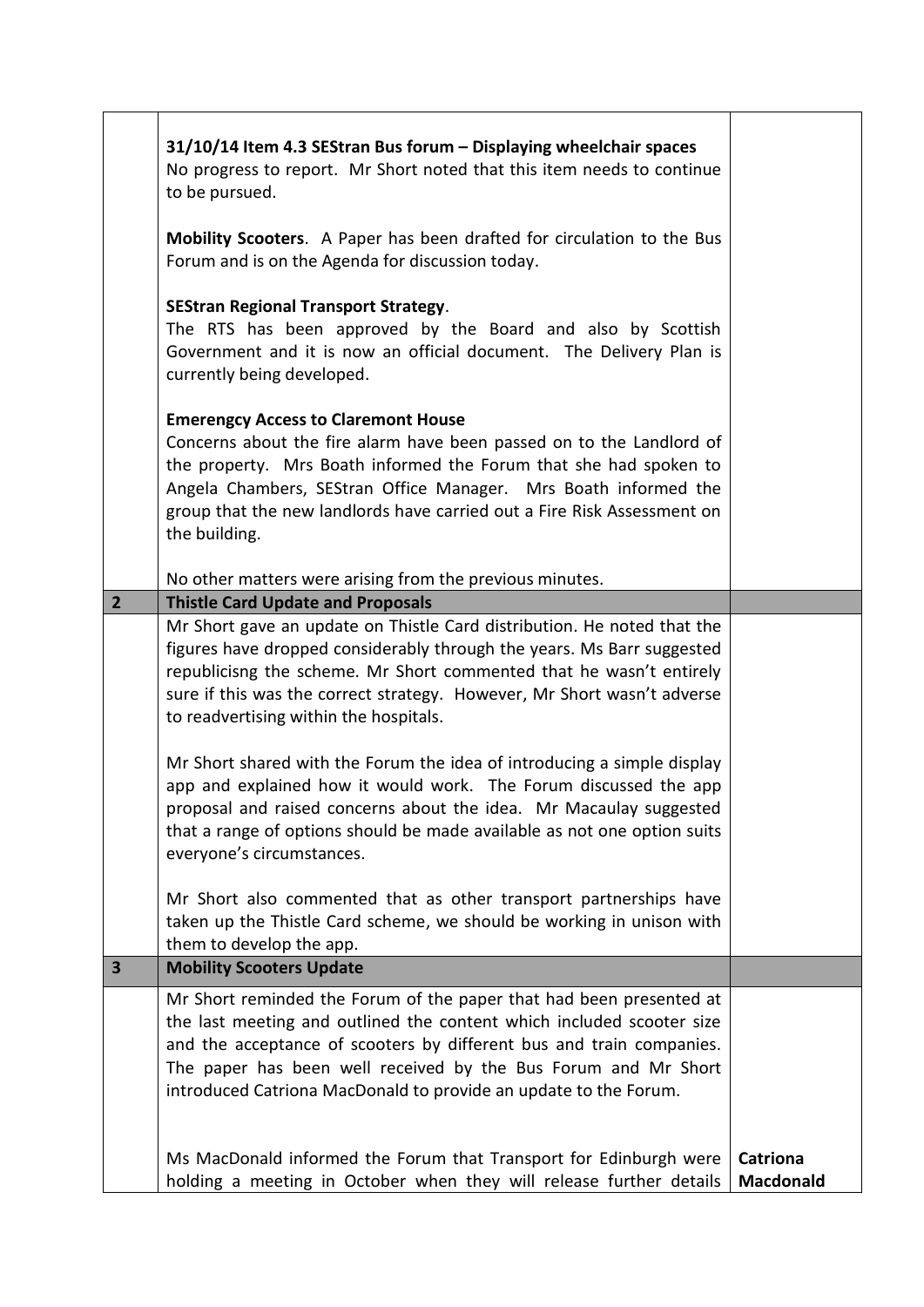|    | including the date of a trial. The Forum had a number of concerns and        |                       |
|----|------------------------------------------------------------------------------|-----------------------|
|    | questions relating to the trial and requested more details.                  |                       |
|    |                                                                              |                       |
|    | Mr Macaulay brought to the Forum's attention that the reason there is a      |                       |
|    | time gap between the meeting and the Scooter trials is that the bus          |                       |
|    | companies have an overriding responsibility to ensure the safety of their    |                       |
|    | passengers. Mr Macaulay noted that the bus companies will want to run        |                       |
|    |                                                                              |                       |
|    | a trial, which will be very well managed and also highlighted that a time    |                       |
|    | gap was necessary to allow design and implementation of the scheme.          |                       |
|    | He stated that disability groups should be involved in the design of the     |                       |
|    | trial.                                                                       |                       |
|    |                                                                              |                       |
|    | There are a number of unanswered questions with regard to the study          | <b>Mr Short</b>       |
|    | which the Westminster Government are still working on. Mr Macaulay           |                       |
|    |                                                                              |                       |
|    | queried if an action had been taken following the last meeting to write to   |                       |
|    | the Scooter suppliers within the SEStran region making them aware of         |                       |
|    | the current constraints on access to public transport. Mr Short advised      |                       |
|    | that he hadn't seen any evidence that this had been done.<br>He              |                       |
|    | commented that the issue had been raised at the Bus Forum but further        |                       |
|    | action was required.                                                         |                       |
| 4  | <b>Disability Audit Reston/East Linton Station Consultation</b>              |                       |
|    | Mr Short informed the Forum that the new railway stations at                 |                       |
|    | Reston/East Linton would like to conduct a Disability Audit and the          |                       |
|    | proposal is to hold the next Equalities Forum meeting at the Council         |                       |
|    | Chambers, Haddington on 13 <sup>th</sup> November 2015 to allow the group to |                       |
|    |                                                                              |                       |
|    | view the plans for the new stations as part of the main agenda at the        |                       |
|    | Equalities Forum meeting.                                                    |                       |
|    | Mr Macaulay explained that SEStran is the client for procurement acting      |                       |
|    | on behalf East Lothian Council and Borders Council. SEStran are              |                       |
|    | currently at a preliminary stage in the design process. Mr Macaulay          |                       |
|    |                                                                              |                       |
|    | informed the group that by November there will be indicative designs         |                       |
|    | but perhaps not detailed design. Mr Macaulay highlighted that as part of     |                       |
|    | the design process it is a statutory requirement to look at those with       |                       |
|    | disability issues and therefore the input of the Equalities Forum is vital.  |                       |
|    | It was noted that Ken Reid should be made aware of this meeting.             |                       |
|    | Some Members of the Forum will require transport to Haddington and           | Nikki Boath           |
|    | an option of SEStran organising Handicabs is to be explored.                 |                       |
| 5  | Waverley/Haymarket/Edinburgh Gateway                                         |                       |
|    | There was a general discussion and the group had concerns regarding          | <b>Alastair Short</b> |
|    | Waverley station. It was suggested contacting Jim Eadie, MSP to find out     |                       |
|    |                                                                              |                       |
|    | what progress has been made regarding disability access within               |                       |
|    | Waverley Station.                                                            |                       |
| 6. | Crag and Enable (stop the bus) Campaign                                      |                       |
|    | Awareness was raised for Captial Rail Action Group (CRAG) and Enable         | Nikki Boath           |